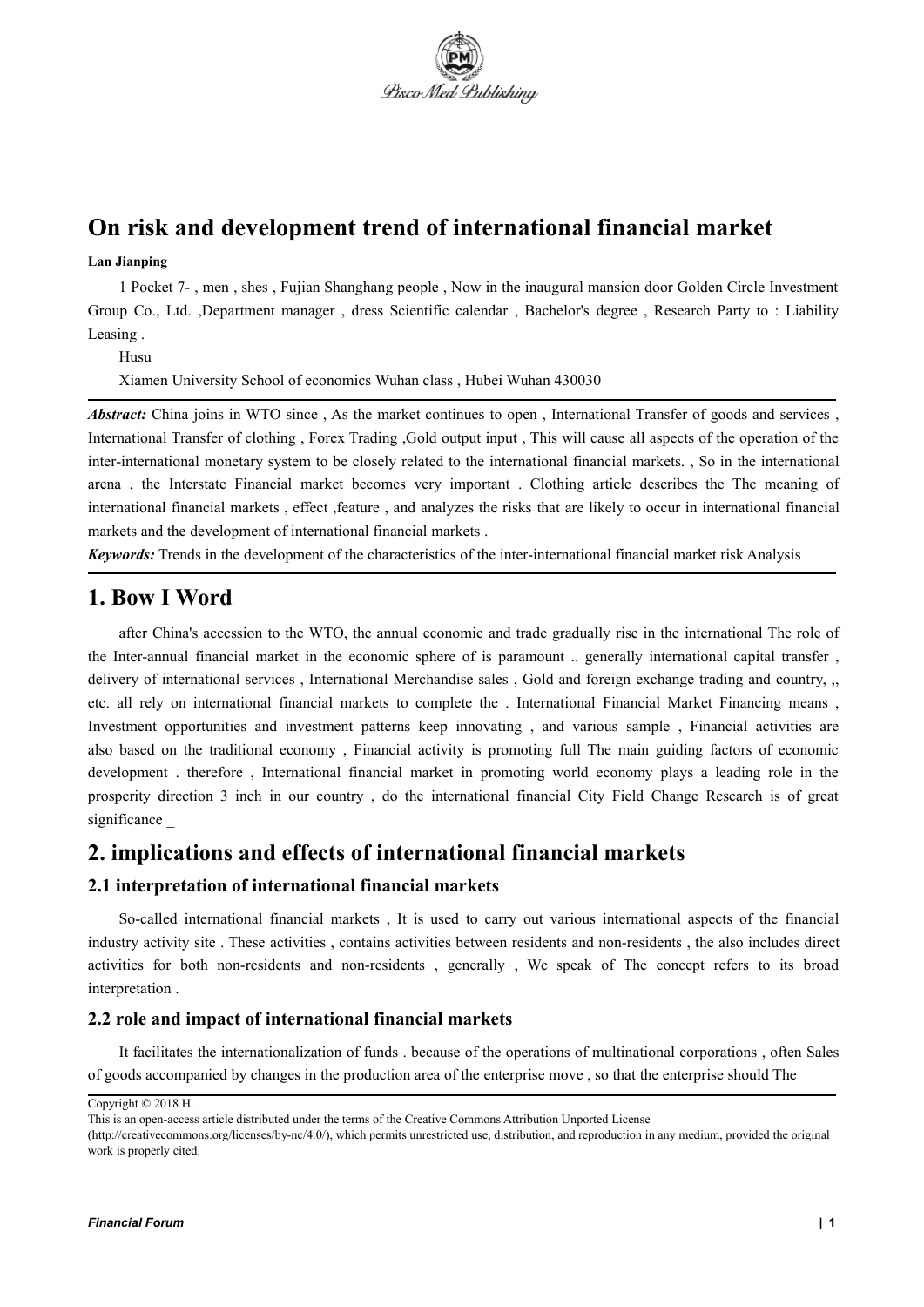global allocation of funds is reasonable . International financial markets can provide such work can , It can successfully increase the production of overseas Enterprises , Liquidity Benefits in commodity circulation with rate , This will provide a good way for international trade and the smooth development of international investment . Environment . and has a positive effect on the smooth flow of international finance . precisely because international is characteristic of financial markets so it has international financing . and the Golden Globe each country Home can fully use and allocate these unused amounts , to build your own country , Long \_ this past inter-financial market has naturally become a place where the "" "" funds converge. .

# **2.3 Classification of international financial Markets**

### **2.3.1 Categorize by transaction**

According to the different types of transactions in the international financial markets , International financial markets can be divided into Options Market , futures market and spot market these three categories . the option market generally refers to the trading market ; futures market transaction type , General stock index futures , Interest rate period goods also include currency futures and precious metals futures . spot market for spot trading activities Market .

#### **2.3.2 classification by different loan times**

is generally , A cash letter can be divided into short term funds according to the different debit time. Farm with long term funds market, with, Short and long term boundary time is year month. funds mail time to 12 transactions within the month are called short term capital Markets ; Once the mail is in more than a month or a securities issue is called a long-term capital market .

### **2.3.3 classifies by the target object of the transaction**

Trading activities in international financial markets, varies by transaction target object, can The is divided into traditional international financial markets with offshore financial markets . Traditional International financial market trading target is residents and non-residents of the country in which they live, the country where the market is directly Controls on them but offshore financial market transactions target the country where the market is located

The laws and regulations of all national groups cannot supervise financial transactions manage .

### **2.3.4 Basic features ofthe international financial market at the current stage**

(1) The overall situation is relatively stable

Since the last two years , The has gradually eased through the euro zone's heavily indebted debt problem , also There are high risk capital prices that the United States represents as the top priority, and so on, such as the letter , current phase , The great environment of international financial market improved better , it faces Environment relatively stable . however , These can't prove a big situation . ok . because the world economy is in a very complex location , There are even a lot of international policies there are Polygon features, This makes the trend toward good development relatively weak JK signaling a little disadvantage The , changes a great fluctuation .

(2) reversal of international capital flows

Current Stage , Global economic landscape changes , The led to the south descending north of the situation seat If the newly emerging economies stock market is weak and developed economies , so , International Financial City field , the will also change. If the growth of emerging economies slows down and the economies of the developed countries The increase in home ownership is the result of a strong . so J1 The coming is that liquidity will pour . Transfer to developed economies in the direction of the developed economies in turn .

(3) structural differentiation in the letter environment

policy differentiation of capital currencies in the global economy , Global economies develop rapidly , Global capital interest rates can have significant structural differentiation . generally appears as a two-form split The first is the / / structural differentiation of capital in emerging and developed economies . The main means of the emerging economies that are part of the has a isthe easing policy of monetary quantification , for more times cut Rates . The second case is the developed economies long and short term interest rate divergence . Although developed economies such as the Federal Reserve have declared a policy of maintaining long periods of money Loose Policies . Even if no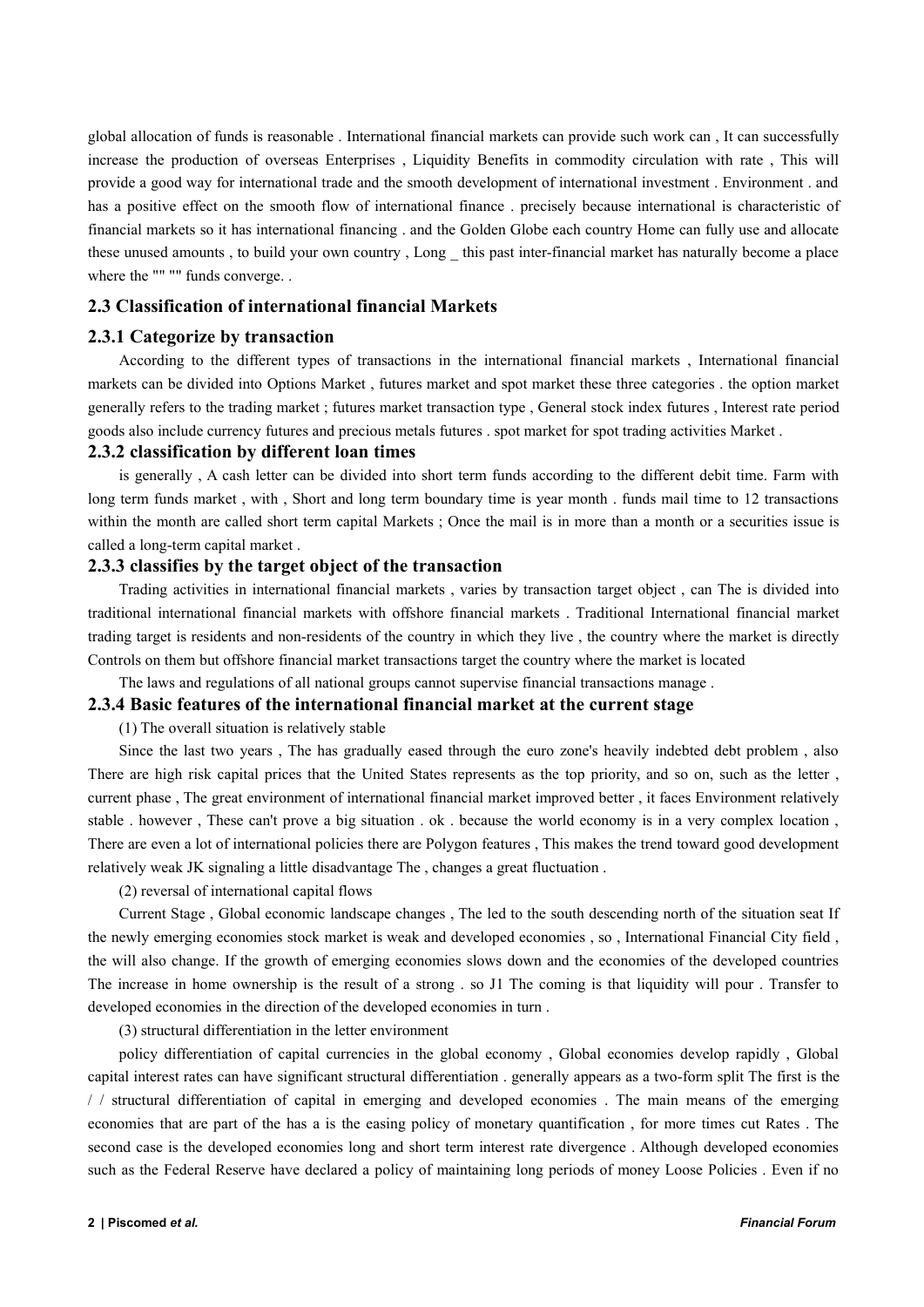longer does the measure width policy \$ It's hard to raise the benchmark's Interest Rate However, the information to be withdrawn from the dizzy policy is becoming clearer. The main features are in the Long-term letter of interest rate of gradual callback J go to Germany and so on European countries owe a debt of a "" Fixed increase , United States Ten the year-long national debt rate point has gradually returned to its peak in recent years .

# **5. Risk Analysis for international financial markets**

# **5.1 price risk will gradually turn into institutional risk**

The credit risk outlook for many financial derivatives non-delivery extended by the U.S. real estate market Review, turn Financial market risk into a system of financial supervision and management the Wind insurance, The risk of financial markets will no longer be price risk , will be converted to financial credit risk . most after , causes market panic , even causes financial institutions to lose control of credit .

# **5.2 Financialproduct risk is gradually transformed into resource price risk**

because the market is worried about the dollar rate, exchange rate and US stock market change, makes the The depreciation of items in dollar value , by dollar leading international finance credit question the topic is more prominent . This statement , International financial risk already with Resource price risk Connect to each other , Market and policy shifts will become more complex . dollar not only is an international commodity quote and it's a currency. The dollar falls or is changed variable , may continue to promote resource price increase . from this point of view, each country The resource strategy of the will turn financial risk into resource price risk at last it may induce the citythe field crisis D

Lease Development, requires a new financing method . usually, risk leasing is risk cast The product of a combination of capitaland financial leasing although there have been no clear definitions of risk Leasing definition , But there are two arguments that are persuasive. . the first type of refers to a market in which a relatively mature is in a Leasing Transaction, The lessor leases the equipment to the underwriting in the form of a rent claim tenant, lessors can obtain rental returns through rent and shareholder equity . two ways to say, risk Leasing is a Financial Leasing activity that takes an enterprise with greater development potential as a service Object, Its main purpose is to promote enterprise long-term stable hair Show . This view does not exist lessor return mode risk leasing company can not only charge Higher rents can also obtain the lessee warrants , but generally , Its primary lease to like to support enterprise development and innovation in the form of venture capital . Risk Leasing will be lease Lease industry innovation development trend is an important product of Enterprise venture capital Innovation . in this model type , lessor has ownership of the device : Tenant owned equipment rights to the East will be take up 25%, rent to account 50%, The whole process is lessor rental equipment to the tenant To recycle rent under Risk leasing ,The shareholder's rights and interests can be accepted by the buy shares .

# **5.3 Innovation for business factoring**

Doing business factoring in our country is not limited by the law, is also the current stage of our country Research and development Focus . Innovation on factoring can be achieved first factoring , it with about to A certain relationship between the formation of rent , is also the best leasing factoring financing mode at this stage . in this in mode I and the relationship between the lease isbound by a valid condition | and the lease enterprise does not have a Pay for the goods , and the leasing company has formed a partnership with the supplier , and lessee also form Became a good financial leasing relationship The Baker has also agreed to buy back the guarantee, etc. to seek .is based on this , Bank After mastering these legally binding contracts , to carry out the Advance Factoring , but need leasing enterprise according to closed Run The principle is based on leasing factoring provide to supplier , In order to ensure that the bank can obtain rental income through advance factoring right . in such a way as to better promote factoring business development , Innovation Factoring Development the Idea really promotes the financing leasing business model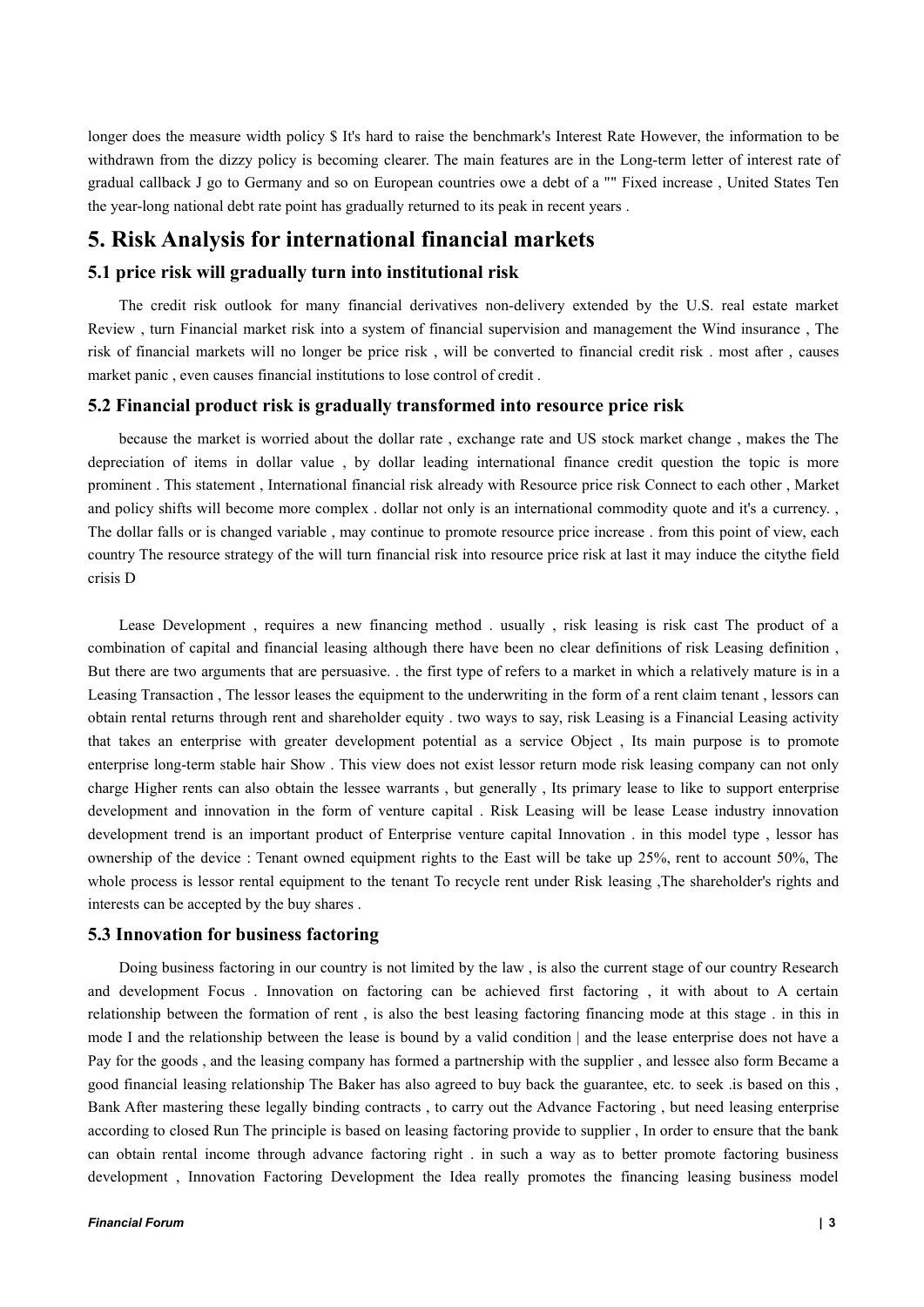innovation .

learned from the above research that , Financial leasing a good boost to national economic growth with , are important pillars of national economic development , but found in actual work , China Financing lease lease both in theory and in business innovation , Send with the West There is still a gap in the country. To face this reality, we need to do research work emphatically . Research Finance Leasing Theory and innovative business . This article discusses the hope of financing for the promotion of our country Leasing industry development to reduce the financial leasing business lag in China provides a certain reference value .

## **5.4 Globalization of the economy into risks ofinvestment globalization**

Economic globalization trends are unavoidable , The more connections between the global economies are plus close, This leads to a close relationship between the capital flow rate and the expected benefit and the financial investment more closely associated with degrees .Price is closely related to revenue, revenue connection and related policy send Birth change , There will be excess liquidity , will also lead to a new pattern of investment globalization form . at this time , Each stage of economic development in each country differs from the background for the cast offers a certain living environment , cause price game ,revenue and risk balance Will turn investment globalization into a premium effect .

# **6. Development-oriented analysis ofinternational financial markets**

There is a new trend in the development of the annual financial market in the current phase : Europe and the United States The sovereign debt problems of have a certain effect on global financial stability , Worldwide increased financial risk , The internationalization trend of financial supervision and management is gradually deepened ;International currency The structure of is becoming more and more obvious ; increased activity of international hot money emerging through The negative effects of the body.

# **6.1 Europe and the United States sovereign debt problems gradually affect the stability of world finance**

risk of European debt crisis , an unforeseen risk factor such as a debt ceiling break , Japan The deterioration of the debt Outlook, and so on, will be the case for world financial stability . A certain degree of sexual impact . the first aspect of is its own " fiscal cliff " Give it the Economy of the has brought uncertainty and affected the global economy, This situation appears The makes it more prudent for businesses to invest in investors by reducing the . second area, no upper bound quantization loose monetary policy also brings unpredictability to the economy . main economy If long term line QE monetary policy this could lead to a sharp international financial market concussion .

## **6.2 Internationalization trend of financial regulation**

The role of economic globalization is both , provides development opportunities for countries , at the same time , bring risks and challenges , affected by the financial turmoil that erupted in the United States Global economic development , Impact of global financial risk cross-border spillover . Therefore, in order to prevent the risk of, the financial volatility between countries and countries should be reduced , Add to Financial Supervision , finally form a stable and secure global financial regulatory framework ,Enhance international financial security , only to maximize the internationalization of global financial Regulation

To avoid the occurrence of financial risk .

#### **6.3 The tendency to diversify the international monetary structure is significant**

unconstrained supply of dollars , causes huge losses in the International monetary system , and has great impact on economies , so creating a currency diversification system is what the public expects. . Create a currency diversification system not only can the world economy remain stable , can also maintain the world Financial Security . for perfecting the International monetary System , promoting international reserve currency system towards goods currency stable ,